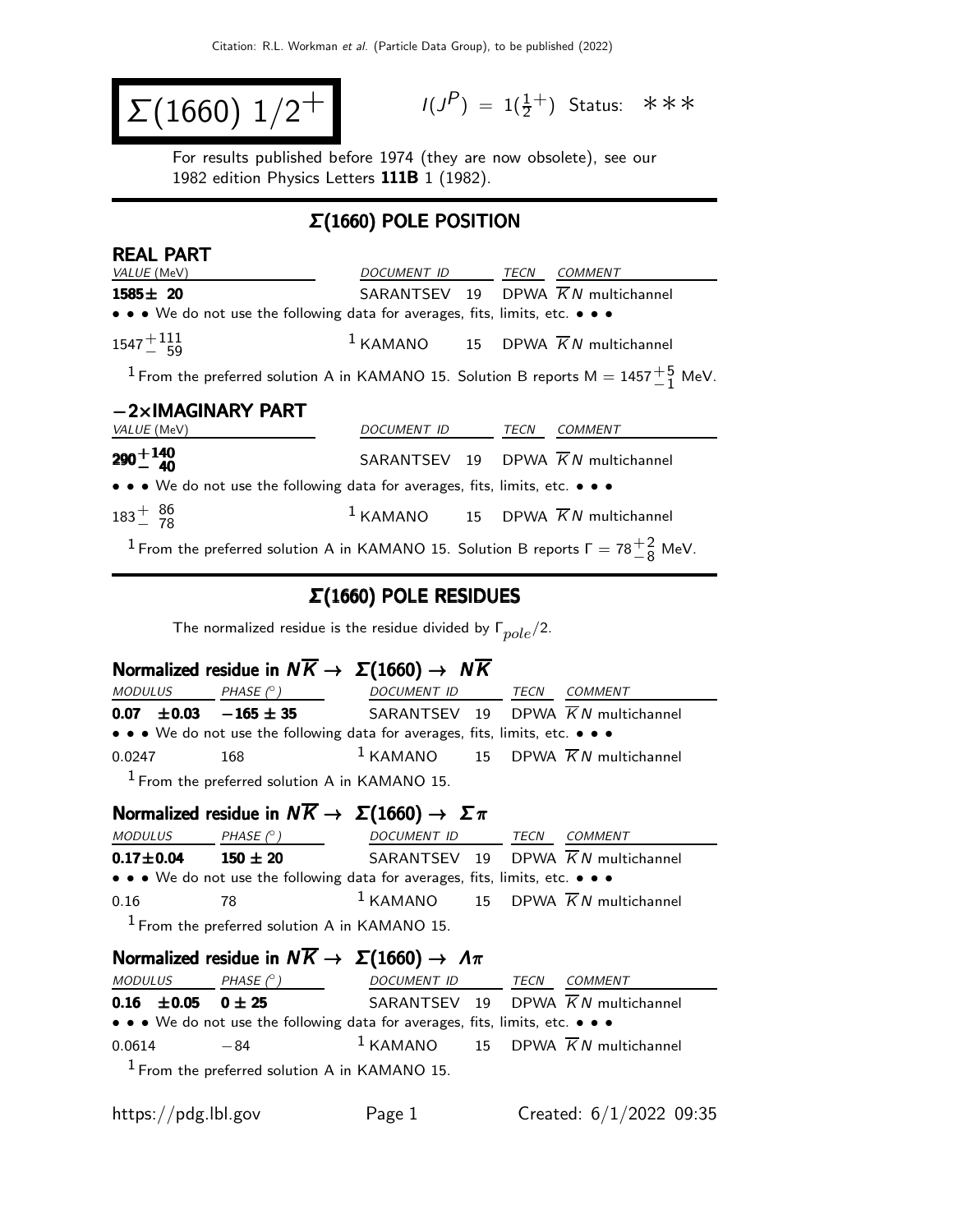|                            |                                                 | Normalized residue in $N\overline{K} \rightarrow \Sigma(1660) \rightarrow \Sigma \sigma$    |                                                                           |
|----------------------------|-------------------------------------------------|---------------------------------------------------------------------------------------------|---------------------------------------------------------------------------|
|                            | $MODULUS$ PHASE $(^{\circ})$                    | DOCUMENT ID TECN COMMENT                                                                    |                                                                           |
|                            |                                                 |                                                                                             | <b>0.14±0.06</b> -150 ± 30 SARANTSEV 19 DPWA $\overline{K}N$ multichannel |
|                            |                                                 | Normalized residue in $N\overline{K} \to \Sigma(1660) \to \Sigma(1385)\pi$                  |                                                                           |
| <b>MODULUS</b>             |                                                 | PHASE (° ) DOCUMENT ID TECN COMMENT                                                         |                                                                           |
|                            |                                                 | • • • We do not use the following data for averages, fits, limits, etc. • • •               |                                                                           |
|                            | $0.0513 -44$                                    |                                                                                             | $1$ KAMANO $15$ DPWA Multichannel                                         |
|                            | $1$ From the preferred solution A in KAMANO 15. |                                                                                             |                                                                           |
|                            |                                                 | Normalized residue in $N\overline{K} \rightarrow \Sigma(1660) \rightarrow \Lambda(1405)\pi$ |                                                                           |
|                            |                                                 | MODULUS PHASE $(^\circ)$ DOCUMENT ID TECN COMMENT                                           |                                                                           |
|                            |                                                 |                                                                                             | <b>0.06±0.03</b> -90 ± 25 SARANTSEV 19 DPWA $\overline{K}N$ multichannel  |
|                            |                                                 | Normalized residue in $N\overline{K} \to \Sigma(1660) \to \Lambda(1520)\pi$                 |                                                                           |
| $MODULUS$ PHASE $(^\circ)$ |                                                 | DOCUMENT ID TECN                                                                            | <b>COMMENT</b>                                                            |
| $0.04 \pm 0.02$ 5 $\pm$ 20 |                                                 |                                                                                             | SARANTSEV 19 DPWA $\overline{K}N$ multichannel                            |

# Σ(1660) MASS

| VALUE (MeV)  |                                                                               | DOCUMENT ID          |    | TECN | <b>COMMENT</b>                                 |
|--------------|-------------------------------------------------------------------------------|----------------------|----|------|------------------------------------------------|
| 1640         | to 1680 ( $\approx$ 1660) OUR ESTIMATE                                        |                      |    |      |                                                |
| 1665         | $+20$                                                                         | SARANTSEV            | 19 |      | DPWA $\overline{K}N$ multichannel              |
| $1633 \pm 3$ |                                                                               | GAO.                 | 12 |      | DPWA $\overline{K}N \rightarrow \Lambda \pi$   |
|              | $1665.1 \pm 11.2$                                                             | $1$ KOISO            | 85 |      | DPWA $K^- p \rightarrow \Sigma \pi$            |
| 1670         | $+10$                                                                         | GOPAL                | 80 |      | DPWA $\overline{K}N \rightarrow \overline{K}N$ |
| 1679         | $+10$                                                                         | ALSTON-              | 78 |      | DPWA $\overline{K}N \rightarrow \overline{K}N$ |
| 1668         | $+25$                                                                         | <b>VANHORN</b>       | 75 |      | DPWA $K^- p \rightarrow \Lambda \pi^0$         |
| 1670         | $+20$                                                                         | KANE                 | 74 |      | DPWA $K^- p \rightarrow \Sigma \pi$            |
|              | • • • We do not use the following data for averages, fits, limits, etc. • • • |                      |    |      |                                                |
| 1676         | $+15$                                                                         | GOPAL                | 77 |      | DPWA $\overline{K}N$ multichannel              |
| 1565         | or 1597                                                                       | <sup>2</sup> MARTIN  | 77 |      | DPWA $\overline{K}N$ multichannel              |
| 1660         | $+30$                                                                         | <sup>3</sup> BAILLON | 75 |      | IPWA $\overline{K}N \rightarrow \Lambda \pi$   |
| 1671         | $+2$                                                                          | <sup>4</sup> PONTE   | 75 |      | DPWA $K^- p \rightarrow A \pi^0$               |
| - 1          |                                                                               |                      |    |      |                                                |

 $\frac{1}{6}$  The evidence of KOISO 85 is weak.

 $2$  The two MARTIN 77 values are from a T-matrix pole and from a Breit-Wigner fit.

<sup>3</sup> From solution 1 of BAILLON 75; not present in solution 2.

 $4$  From solution 2 of PONTE 75; not present in solution 1.

# Σ(1660) WIDTH

| VALUE (MeV)                                        | DOCUMENT ID  |                 | TECN | COMMENT                                           |
|----------------------------------------------------|--------------|-----------------|------|---------------------------------------------------|
| to 300 ( $\approx$ 200) OUR ESTIMATE<br><b>100</b> |              |                 |      |                                                   |
| 300 $+140$<br>$-40$                                |              |                 |      | SARANTSEV 19 DPWA $\overline{K}N$ multichannel    |
| $121 \frac{+}{-} \frac{4}{7}$                      | <b>GAO</b>   | 12 <sup>7</sup> |      | DPWA $\overline{K}N \rightarrow \Lambda \pi$      |
| $81.5 \pm 22.2$                                    | $1$ KOISO    | 85              |      | DPWA $K^- p \to \Sigma \pi$                       |
| $152 \pm 20$                                       | <b>GOPAL</b> |                 |      | 80 DPWA $\overline{K}N \rightarrow \overline{K}N$ |
| https://pdg.lbl.gov                                | Page 2       |                 |      | Created: $6/1/2022$ 09:35                         |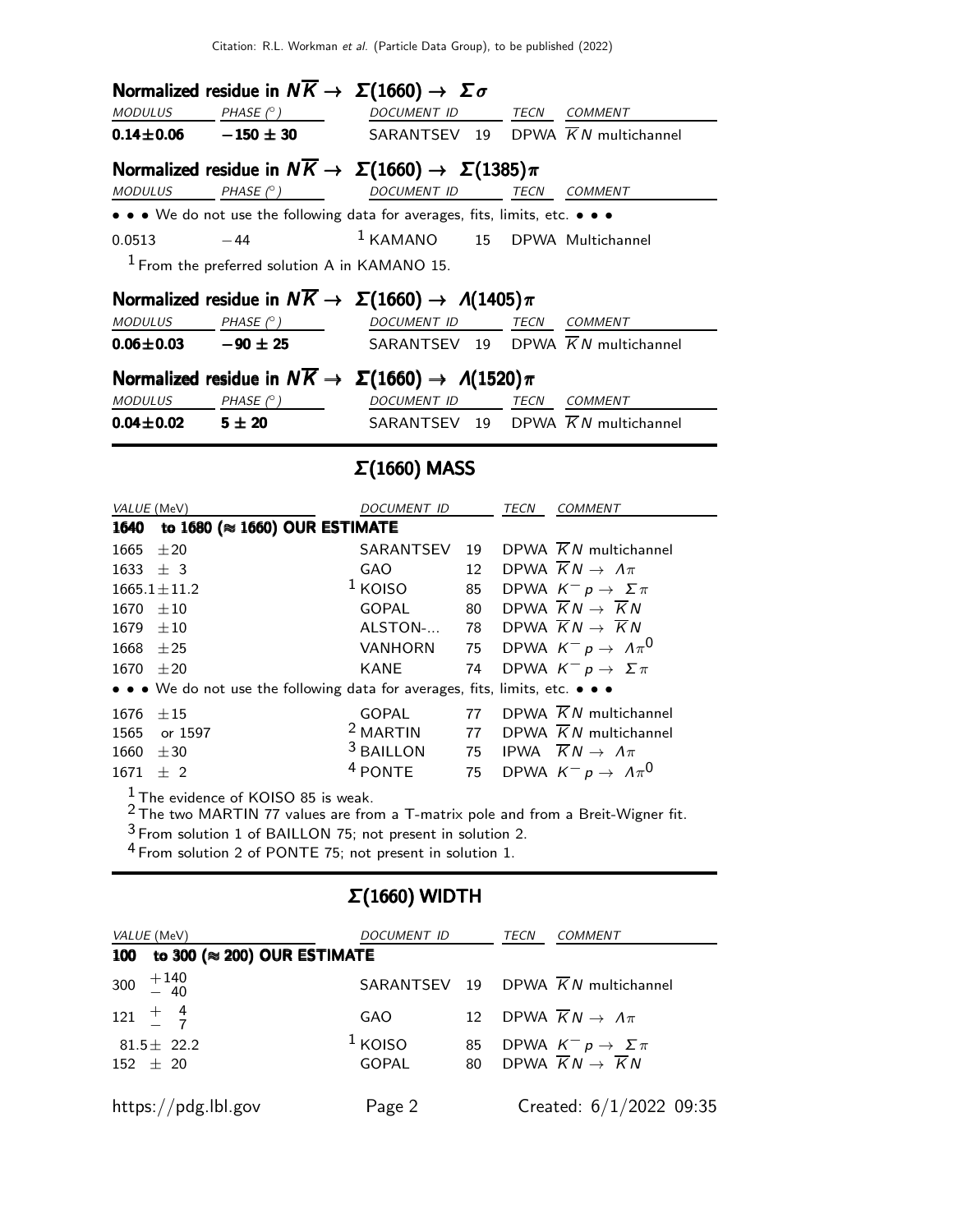| $38 \pm 10$                                                                   |       | ALSTON- 78 DPWA $\overline{K}N \rightarrow \overline{K}N$            |
|-------------------------------------------------------------------------------|-------|----------------------------------------------------------------------|
| 230 $+165$<br>- 60                                                            |       | VANHORN 75 DPWA $K^- p \rightarrow \Lambda \pi^0$                    |
| $250 + 110$                                                                   |       | KANE 74 DPWA $K^- p \to \Sigma \pi$                                  |
| • • • We do not use the following data for averages, fits, limits, etc. • • • |       |                                                                      |
| $120 \pm 20$                                                                  | GOPAL | 77 DPWA $\overline{K}N$ multichannel                                 |
| 202 or 217                                                                    |       | <sup>2</sup> MARTIN 77 DPWA $\overline{K}N$ multichannel             |
| $80 \pm 40$                                                                   |       | <sup>3</sup> BAILLON 75 IPWA $\overline{K}N \rightarrow \Lambda \pi$ |
| $81 \pm 10$                                                                   |       | <sup>4</sup> PONTE 75 DPWA $K^- p \rightarrow A \pi^0$               |
| $\frac{1}{6}$ The evidence of KOISO 85 is weak.                               |       |                                                                      |

2 The two MARTIN 77 values are from a T-matrix pole and from a Breit-Wigner fit.

3 From solution 1 of BAILLON 75; not present in solution 2.

<sup>4</sup> From solution 2 of PONTE 75; not present in solution 1.

### Σ(1660) DECAY MODES

|                            | Mode                               | Fraction $(\Gamma_i/\Gamma)$  |
|----------------------------|------------------------------------|-------------------------------|
| $\Gamma_1$                 | NK                                 | 0.05 to 0.15 ( $\approx$ 010) |
| $\Gamma_2$                 | $\varLambda\pi$                    | $(35 \pm 12)^{\frac{0}{6}}$   |
| $\Gamma_3$ $\Sigma \pi$    |                                    | $(37 \pm 10) \%$              |
| $\Gamma_4$ $\Sigma \sigma$ |                                    | $(20 \pm 8) \%$               |
|                            | $\Gamma_5 \quad \Sigma(1385)\pi$   |                               |
|                            | $\Gamma_6 \qquad \Lambda(1405)\pi$ | $(4.0 \pm 2.0)\%$             |
|                            | $\Gamma_7$ $\Lambda(1520)\pi$      |                               |

#### Σ(1660) BRANCHING RATIOS

See "Sign conventions for resonance couplings" in the Note on  $\Lambda$  and  $\Sigma$ Resonances.

| $\Gamma(N\overline{K})/\Gamma_{\rm total}$                                    |                    |      |                                                          |  |
|-------------------------------------------------------------------------------|--------------------|------|----------------------------------------------------------|--|
| VALUE                                                                         | <b>DOCUMENT ID</b> | TECN | <b>COMMENT</b>                                           |  |
| 0.05 to 0.15 ( $\approx$ 010) OUR ESTIMATE                                    |                    |      |                                                          |  |
| $0.07 \pm 0.03$                                                               |                    |      | SARANTSEV 19 DPWA $\overline{K}N$ multichannel           |  |
| $0.12 \pm 0.03$                                                               | GOPAL              |      | 80 DPWA $\overline{K}N \rightarrow \overline{K}N$        |  |
| $0.10 \pm 0.05$                                                               | ALSTON-            |      | 78 DPWA $\overline{K}N \rightarrow \overline{K}N$        |  |
| • • • We do not use the following data for averages, fits, limits, etc. • • • |                    |      |                                                          |  |
| 0.005                                                                         |                    |      | $1$ KAMANO 15 DPWA $\overline{K}N$ multichannel          |  |
| ${<}0.04$                                                                     | GOPAL 77           |      | DPWA See GOPAL 80                                        |  |
| 0.27<br>or 0.29                                                               |                    |      | <sup>2</sup> MARTIN 77 DPWA $\overline{K}N$ multichannel |  |
| $1$ From the preferred solution A in KAMANO 15.                               |                    |      |                                                          |  |

 $2$  The two MARTIN 77 values are from a T-matrix pole and from a Breit-Wigner fit.

| $\Gamma(\Lambda \pi)/\Gamma_{\rm total}$                                                                              |             |      | $\Gamma_2/\Gamma$                               |
|-----------------------------------------------------------------------------------------------------------------------|-------------|------|-------------------------------------------------|
| <b>VALUE</b>                                                                                                          | DOCUMENT ID | TECN | COMMENT                                         |
| $0.35 \pm 0.12$                                                                                                       |             |      | SARANTSEV 19 DPWA $\overline{K}N$ multichannel  |
| $\bullet \bullet \bullet$ We do not use the following data for averages, fits, limits, etc. $\bullet \bullet \bullet$ |             |      |                                                 |
| 0.128                                                                                                                 |             |      | $1$ KAMANO 15 DPWA $\overline{K}N$ multichannel |
| $1$ From the preferred solution A in KAMANO 15.                                                                       |             |      |                                                 |
| https://pdg.lbl.gov                                                                                                   | Page 3      |      | Created: $6/1/2022$ 09:35                       |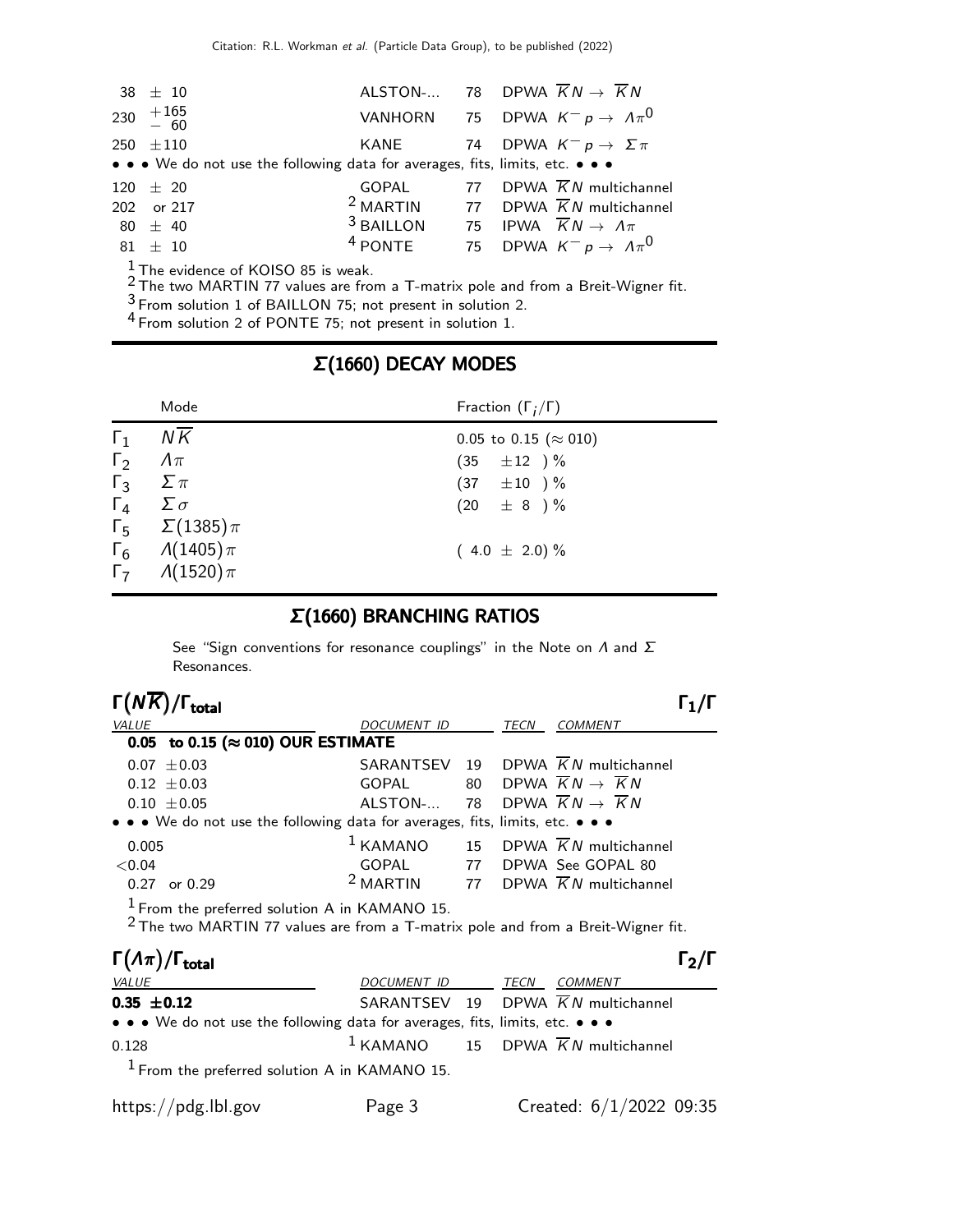| $\Gamma(\Sigma \pi)/\Gamma_{\rm total}$                                                                                                                                                                                      |                          |    |                                                              | $\Gamma_3/\Gamma$                   |
|------------------------------------------------------------------------------------------------------------------------------------------------------------------------------------------------------------------------------|--------------------------|----|--------------------------------------------------------------|-------------------------------------|
| <i>VALUE</i>                                                                                                                                                                                                                 | DOCUMENT ID TECN COMMENT |    |                                                              |                                     |
| $0.37 \pm 0.10$<br>• • We do not use the following data for averages, fits, limits, etc. • • •                                                                                                                               | SARANTSEV                | 19 | DPWA $\overline{K}N$ multichannel                            |                                     |
|                                                                                                                                                                                                                              | $1$ KAMANO               | 15 | DPWA $\overline{K}N$ multichannel                            |                                     |
| 0.865                                                                                                                                                                                                                        |                          |    |                                                              |                                     |
| $1$ From the preferred solution A in KAMANO 15.                                                                                                                                                                              |                          |    |                                                              |                                     |
| $\Gamma(\Sigma \sigma)/\Gamma_{\rm total}$                                                                                                                                                                                   |                          |    |                                                              | $\Gamma_4/\Gamma$                   |
| VALUE                                                                                                                                                                                                                        | DOCUMENT ID TECN COMMENT |    |                                                              |                                     |
| $0.20 \pm 0.08$                                                                                                                                                                                                              | SARANTSEV 19             |    | DPWA $\overline{K}N$ multichannel                            |                                     |
| $\Gamma(\Sigma(1385)\pi)/\Gamma_{\rm total}$                                                                                                                                                                                 |                          |    |                                                              | $\Gamma_5/\Gamma$                   |
| <b>VALUE</b>                                                                                                                                                                                                                 | DOCUMENT ID TECN COMMENT |    |                                                              |                                     |
| • • • We do not use the following data for averages, fits, limits, etc. • • •                                                                                                                                                |                          |    |                                                              |                                     |
| 0.001                                                                                                                                                                                                                        | $1$ KAMANO               | 15 | DPWA Multichannel                                            |                                     |
| $1$ From the preferred solution A in KAMANO 15.                                                                                                                                                                              |                          |    |                                                              |                                     |
| $\Gamma(\Lambda(1405)\pi)/\Gamma_{\rm total}$                                                                                                                                                                                |                          |    |                                                              | $\mathsf{\Gamma}_6/\mathsf{\Gamma}$ |
| VALUE                                                                                                                                                                                                                        | DOCUMENT ID TECN COMMENT |    |                                                              |                                     |
| $0.04 \pm 0.02$                                                                                                                                                                                                              | SARANTSEV 19             |    | DPWA $\overline{K}N$ multichannel                            |                                     |
|                                                                                                                                                                                                                              |                          |    |                                                              |                                     |
| $\Gamma(A(1520)\pi)/\Gamma_{\rm total}$                                                                                                                                                                                      |                          |    |                                                              | $\Gamma_7/\Gamma$                   |
| VALUE                                                                                                                                                                                                                        | DOCUMENT ID              |    | TECN COMMENT                                                 |                                     |
| < 0.01                                                                                                                                                                                                                       | SARANTSEV                | 19 | DPWA $\overline{K}N$ multichannel                            |                                     |
|                                                                                                                                                                                                                              |                          |    |                                                              |                                     |
| $(\Gamma_i\Gamma_f)^{\frac{1}{2}}/\Gamma_{\rm total}$ in $N\overline{K}\rightarrow\Sigma(1660)\rightarrow\varLambda\pi$<br>VALUE                                                                                             | DOCUMENT ID              |    | $(\Gamma_1 \Gamma_2)^{\frac{1}{2}} / \Gamma$<br>TECN COMMENT |                                     |
| $-0.064 + 0.005$<br>$-0.003$                                                                                                                                                                                                 | GAO                      |    | 12 DPWA $\overline{K}N \rightarrow \Lambda \pi$              |                                     |
| < 0.04                                                                                                                                                                                                                       | GOPAL                    | 77 | DPWA $\overline{K}N$ multichannel                            |                                     |
| $0.12 \begin{array}{c} +0.12 \\ -0.04 \end{array}$                                                                                                                                                                           | VANHORN                  | 75 | DPWA $K^-p \rightarrow \Lambda \pi^0$                        |                                     |
| • • • We do not use the following data for averages, fits, limits, etc. • • •                                                                                                                                                |                          |    |                                                              |                                     |
| $-0.10$ or $-0.11$                                                                                                                                                                                                           | $1$ MARTIN               | 77 | DPWA $\overline{K}N$ multichannel                            |                                     |
| $-0.04 \pm 0.02$                                                                                                                                                                                                             | <sup>2</sup> BAILLON     | 75 | IPWA $\overline{K}N \rightarrow \Lambda \pi$                 |                                     |
| $+0.16 \pm 0.01$                                                                                                                                                                                                             | <sup>3</sup> PONTE       | 75 | DPWA $K^- p \rightarrow A \pi^0$                             |                                     |
| $\frac{1}{2}$ The two MARTIN 77 values are from a T-matrix pole and from a Breit-Wigner fit.<br>$2$ From solution 1 of BAILLON 75; not present in solution 2.<br>$3$ From solution 2 of PONTE 75; not present in solution 1. |                          |    |                                                              |                                     |
| $(\Gamma_i \Gamma_f)^{1/2}/\Gamma_{\text{total}}$ in $N \overline{K} \rightarrow \Sigma (1660) \rightarrow \Sigma \pi$                                                                                                       |                          |    | $(\Gamma_1 \Gamma_3)^{\frac{1}{2}} / \Gamma$                 |                                     |
| <i>VALUE</i>                                                                                                                                                                                                                 | DOCUMENT ID TECN COMMENT |    |                                                              |                                     |
| $-0.13 \pm 0.04$                                                                                                                                                                                                             | $1$ KOISO                |    | 85 DPWA $K^- p \rightarrow \Sigma \pi$                       |                                     |
| $-0.16 \pm 0.03$                                                                                                                                                                                                             | GOPAL                    | 77 | DPWA $\overline{K}N$ multichannel                            |                                     |
| $-0.11 \pm 0.01$                                                                                                                                                                                                             | <b>KANE</b>              | 74 | DPWA $K^- p \to \Sigma \pi$                                  |                                     |
| • • • We do not use the following data for averages, fits, limits, etc. • • •                                                                                                                                                |                          |    |                                                              |                                     |
| $-0.34$ or $-0.37$                                                                                                                                                                                                           | <sup>2</sup> MARTIN      | 77 | DPWA $\overline{K}N$ multichannel                            |                                     |
| not seen<br>$\frac{1}{2}$ The evidence of KOISO 85 is weak.<br><sup>2</sup> The two MARTIN 77 values are from a T-matrix pole and from a Breit-Wigner fit.                                                                   | <b>HEPP</b>              |    | 76B DPWA $K^- N \rightarrow \Sigma \pi$                      |                                     |